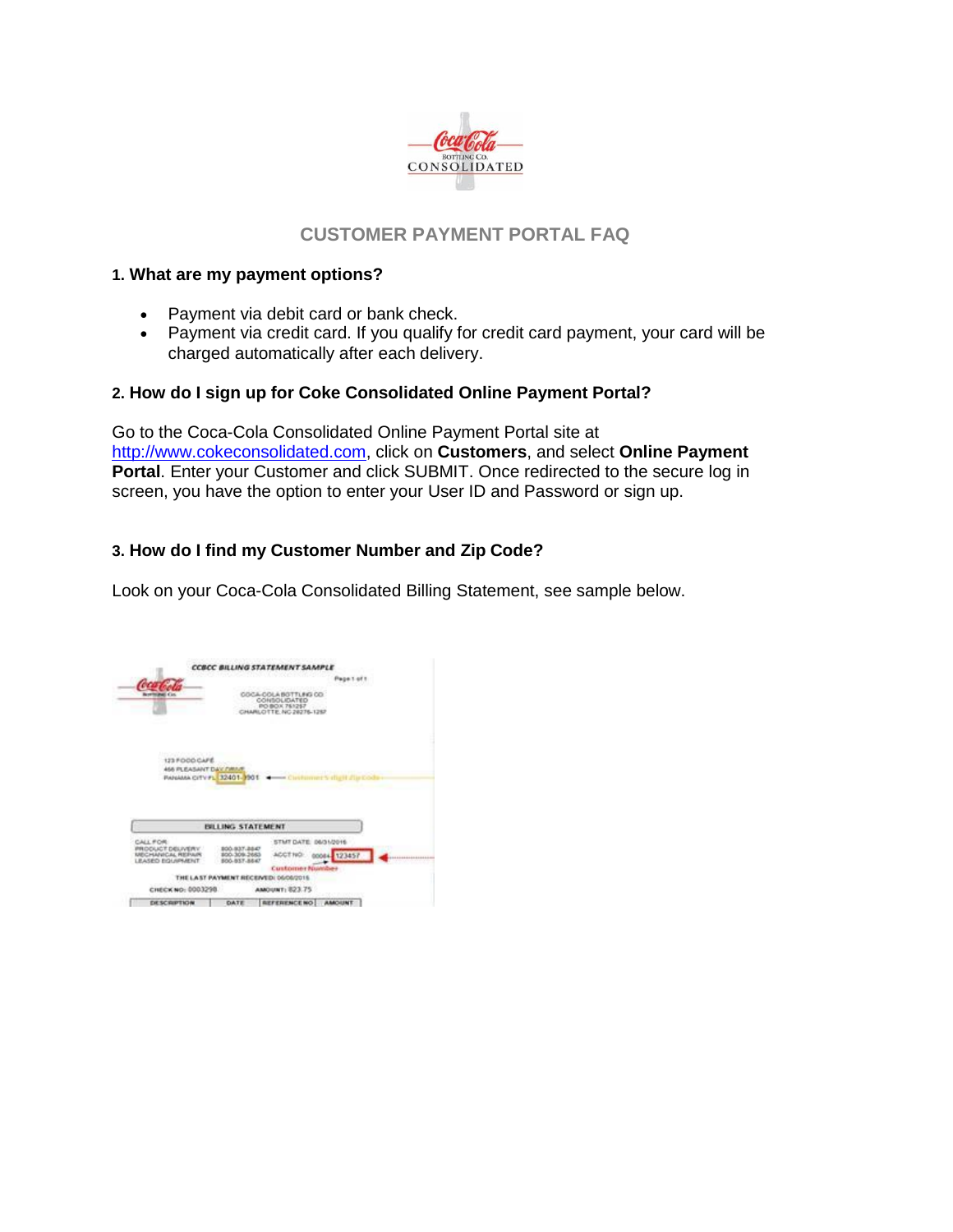# **4. What is the Role of FIS Bank on the Coca-Cola Consolidated Payment Portal?**

FIS provides the online site and security for payments.

#### **5. Can I access all my accounts, using one login, to make payments for multiple locations?**

Select Accounts, select manage accounts; select the 'Add Account' button to add a new account. Click the arrow button in the 'Actions' column for an account to update or remove the account, view the account's payment summary or related automatic payment rules, or add an automatic payment rule to the account.

|                 |                                                                                                                                                                                                                                                                                                                            |                 |         |                | Last login on 05/04/2015 07:44 10 (CDT) | Welcome Hilda's!                  |
|-----------------|----------------------------------------------------------------------------------------------------------------------------------------------------------------------------------------------------------------------------------------------------------------------------------------------------------------------------|-----------------|---------|----------------|-----------------------------------------|-----------------------------------|
|                 | CONSOLIDATED                                                                                                                                                                                                                                                                                                               |                 |         |                |                                         |                                   |
| <b>Invoices</b> | Accounts a                                                                                                                                                                                                                                                                                                                 | Payments        | Profile |                |                                         |                                   |
|                 |                                                                                                                                                                                                                                                                                                                            |                 |         |                |                                         |                                   |
|                 | View a list of your active accounts.<br>Select the 'Add Account' button to add a new account.<br>Click the arrow button in the 'Actions' column for an account to update or remove the account, view the account's payment summary or related automatic payment<br>rules, or add an automatic payment rule to the account. |                 |         |                |                                         |                                   |
| <b>Accounts</b> |                                                                                                                                                                                                                                                                                                                            |                 |         |                |                                         |                                   |
|                 |                                                                                                                                                                                                                                                                                                                            |                 |         |                |                                         | Add Account                       |
| Actions         |                                                                                                                                                                                                                                                                                                                            | Account         |         | Auto Pay Rules |                                         |                                   |
|                 |                                                                                                                                                                                                                                                                                                                            | 8199676<br>ween |         | ٠              |                                         |                                   |
| $\rightarrow$   |                                                                                                                                                                                                                                                                                                                            | 8999097         |         | None           |                                         | Hide instructions<br>$1.2$ at $2$ |

### **6. What happens if my ACH payment fails or is rejected by my financial institution?**

If your electronic ACH payment fails, you will be notified via email. Coca-Cola Consolidated reserves the right to collect on all returned payments.

#### **7. Can I pay all my accounts using one business checking account or credit/debit card?**

Yes. Select the same payment method for each invoice or payment.

#### **8. Can I schedule my payment?**

Yes, for Debit Card or ACH Payments, set up an automatic payment rule.

#### **9. What is an automatic payment rule?**

Payment rules can be set up for an account to automatically pay invoices on the due date.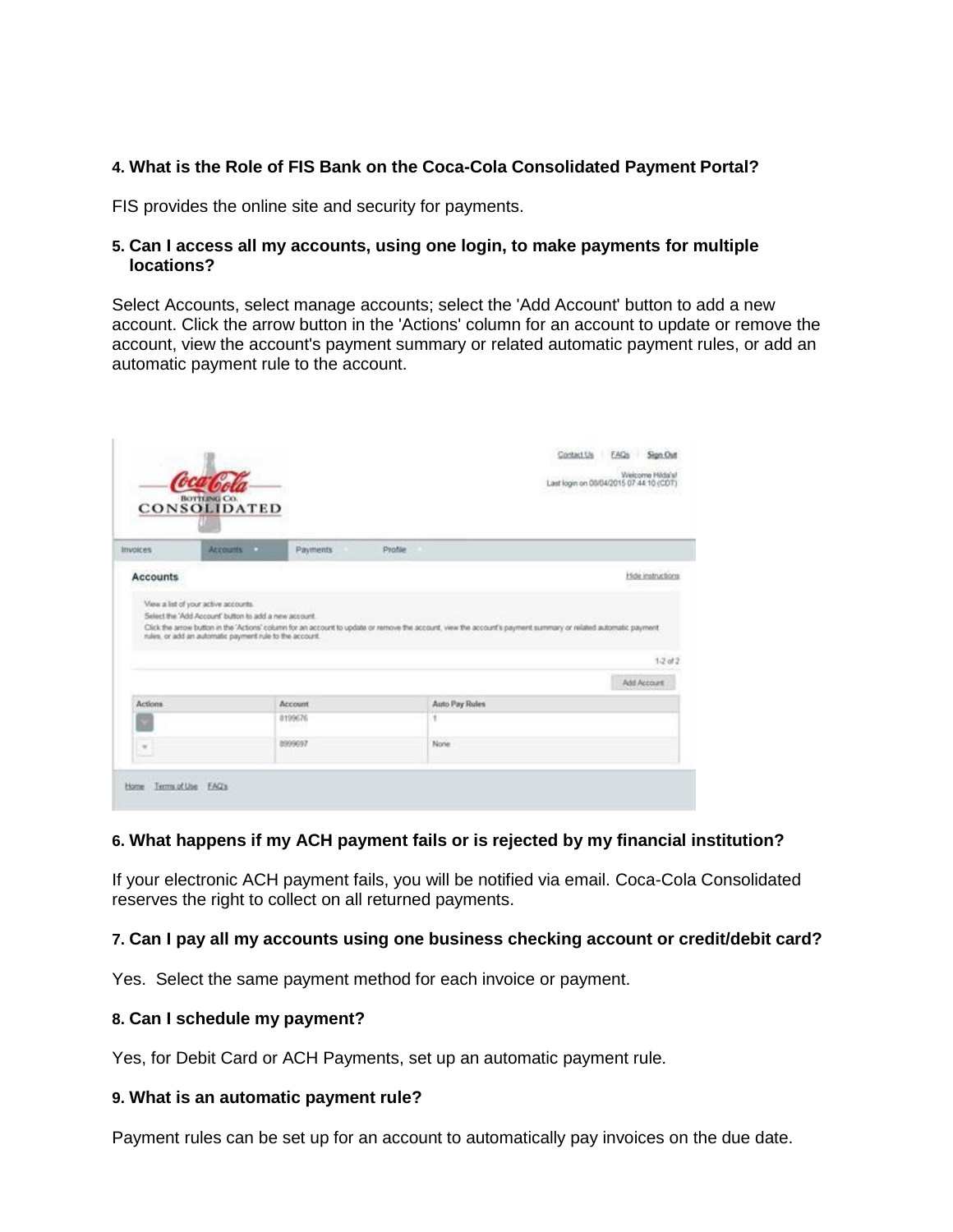### **10. How do I set up an automatic payment rule?**

Select Payments on the home page, select Automatic Payment Rules.

|          |                       |                                              |                 |                                                                                                      |         |                       |           | Last login on 08/04/2015 07:44:10 (CDT) | Welcome Hilds's!  |                   |
|----------|-----------------------|----------------------------------------------|-----------------|------------------------------------------------------------------------------------------------------|---------|-----------------------|-----------|-----------------------------------------|-------------------|-------------------|
|          |                       | CONSOLIDATED                                 |                 |                                                                                                      |         |                       |           |                                         |                   |                   |
| Invoices |                       | <b>Accounts</b>                              | <b>Payments</b> | o a                                                                                                  | Profile |                       |           |                                         |                   |                   |
|          |                       | <b>Automatic Payment Rules</b>               |                 |                                                                                                      |         |                       |           |                                         |                   | Hide instructions |
|          |                       |                                              |                 |                                                                                                      |         |                       |           |                                         |                   |                   |
|          |                       |                                              |                 |                                                                                                      |         |                       |           |                                         |                   |                   |
|          |                       | View a list of your automatic payment rules. |                 |                                                                                                      |         |                       |           |                                         |                   |                   |
|          |                       |                                              |                 | Select an account from the 'account' list to review automatic payment rules for only one account.    |         |                       |           |                                         |                   |                   |
|          |                       |                                              |                 | Click the arrow button in the 'Actions' column to view, update or delete the automatic payment rule. |         |                       |           |                                         |                   |                   |
|          |                       |                                              |                 |                                                                                                      |         |                       |           |                                         |                   |                   |
|          |                       |                                              |                 |                                                                                                      |         |                       |           |                                         |                   |                   |
| Account: | All active secounts - |                                              |                 |                                                                                                      |         |                       |           |                                         |                   |                   |
|          |                       |                                              |                 |                                                                                                      |         |                       |           |                                         |                   | $1-1$ of $1$ .    |
|          |                       |                                              |                 |                                                                                                      |         |                       |           |                                         | Add Auto Pay Rule |                   |
| Actions  | Shake ID              | Account                                      | Customer        | Rule Type                                                                                            |         | <b>Payment Amount</b> | Frequency | <b>Start Date</b>                       |                   | Scheduled         |
|          |                       |                                              |                 |                                                                                                      |         |                       |           | <b>End Date</b>                         |                   | <b>Payments</b>   |
| $\psi$   | $-41$                 | 8199676                                      | Hilda's (Hilda) | Pay on invoice due date                                                                              |         | Invoice amount due    | Date due  | 07/29/2015<br>07/31/2015                | None              |                   |

# **11. Can I view my payment history for paid invoices?**

Yes. From the home page, select Payments and select Payment Activity from the dropdown options.

### **12. How do I stop auto payments?**

Remove the Auto Payment Rule associated with your account. Choose "Your Account", select Payments from the menu, and then select Actions and choose the Delete the auto pay rule option.

### **13. How do I cancel my enrollment for Online Payment?**

Call the Coca-Cola Consolidated Accounts Receivable department at 1-800-777-2262.

### **14. What if I forget my login/password?**

You can reset your login/password by selecting "Forgot your User ID" or "Forgot your password" and following the instructions.

#### **15. How do I confirm that my payment has been made?**

You will receive an email payment confirmation or select Payments on the Online Payment Site and choose Payment Activity option.

#### **16. How do I update my credit or debit card information?**

To update your credit/debit card number or expiration date select Payment Method, make the necessary changes, and click Update.